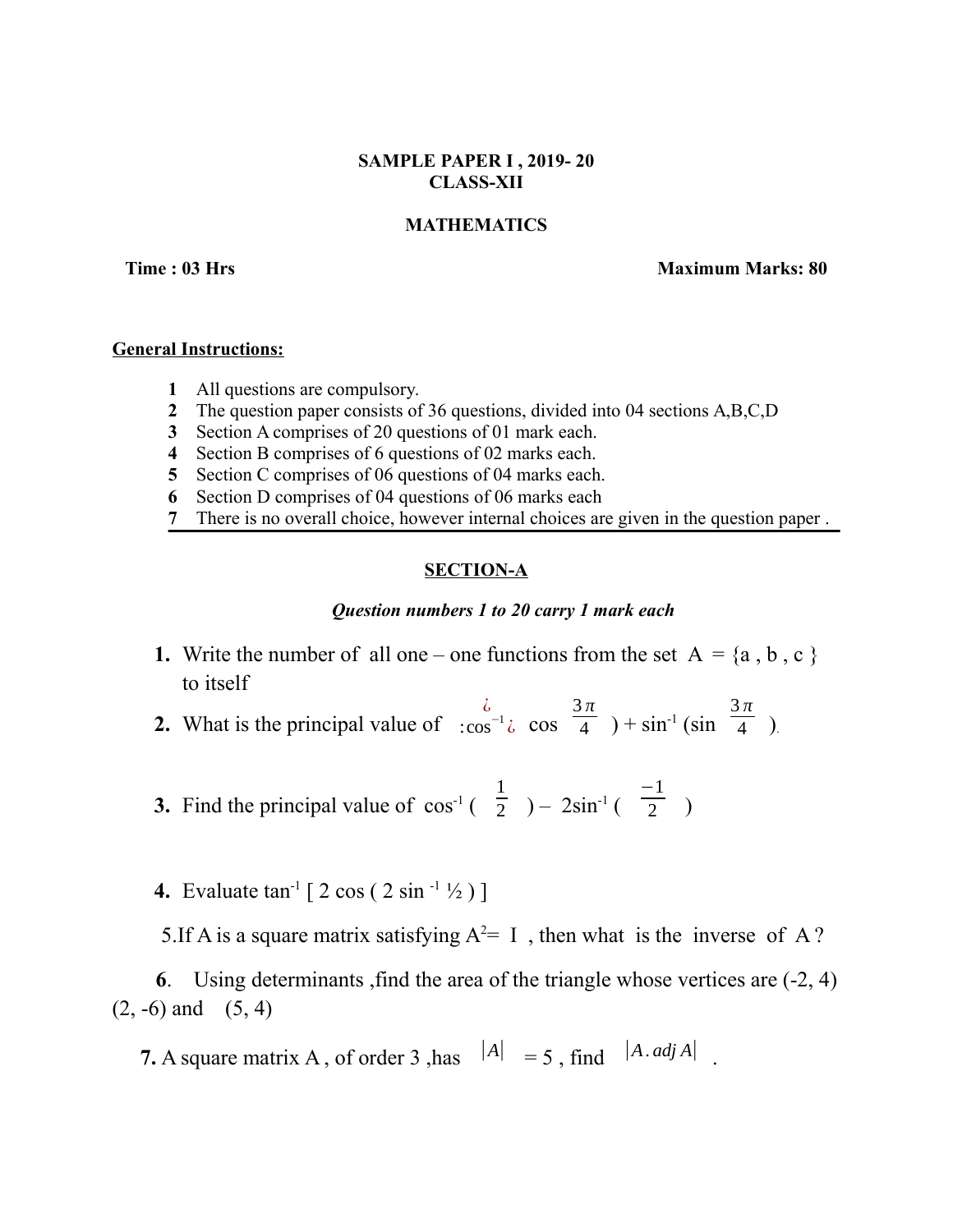**8**. Suppose Ram goes to a market and purchases : two apples , six lemons and five mangoes. Construct the 1x 3 matrix where row gives the various purchases of Ram.

9. If 
$$
f(x) = x^2 + 2x + 7
$$
, find  $f'(3)$   
\n
$$
\begin{bmatrix} ab & b^2 \end{bmatrix}
$$

**10** If 
$$
A = \begin{bmatrix} ab & b^2 \\ -a^2 & -ab \end{bmatrix}
$$
 evaluate  $A^2$ 

**11**. If A is a square matrix, write the condition on A such that  $|A^{-1}| =$ 1  $|\overline{A}|$  =  $|A|$  -1.

 **12**. If A and B are non singular square matrix of the same order, than write the relationship between adj AB, adj A and adj B.

**13**If P is a square matrix of order 2, such that  $|P_1 - P_2|$ . Find  $|P_1 - P_2|$ 

 **14.**Evaluate : ∫*tanx* dx

15. Write the value of  $\int_{0}^{1}$ *π* / 2  $\sin^2 x dx$ 

**16.** Using differential find the approximate value of  $(0.082)^{1/2}$ 

**17.** Show that  $y = e^x$  has no local maxima or local minima

**18**. Find the rate of change of the area of a circle with respect to its radius r when  $r = 6$  cm

**19.** Show that the function  $f(x) = 4x^3 - 18x^2 + 27x - 7$  is always increasing on R

 **20. .**.Find the equation of the line joining A (1,3) and B (0,0) using determinants and find k if

 $D(k, 0)$  is a point such that area of triangle ABD is 3 sq units.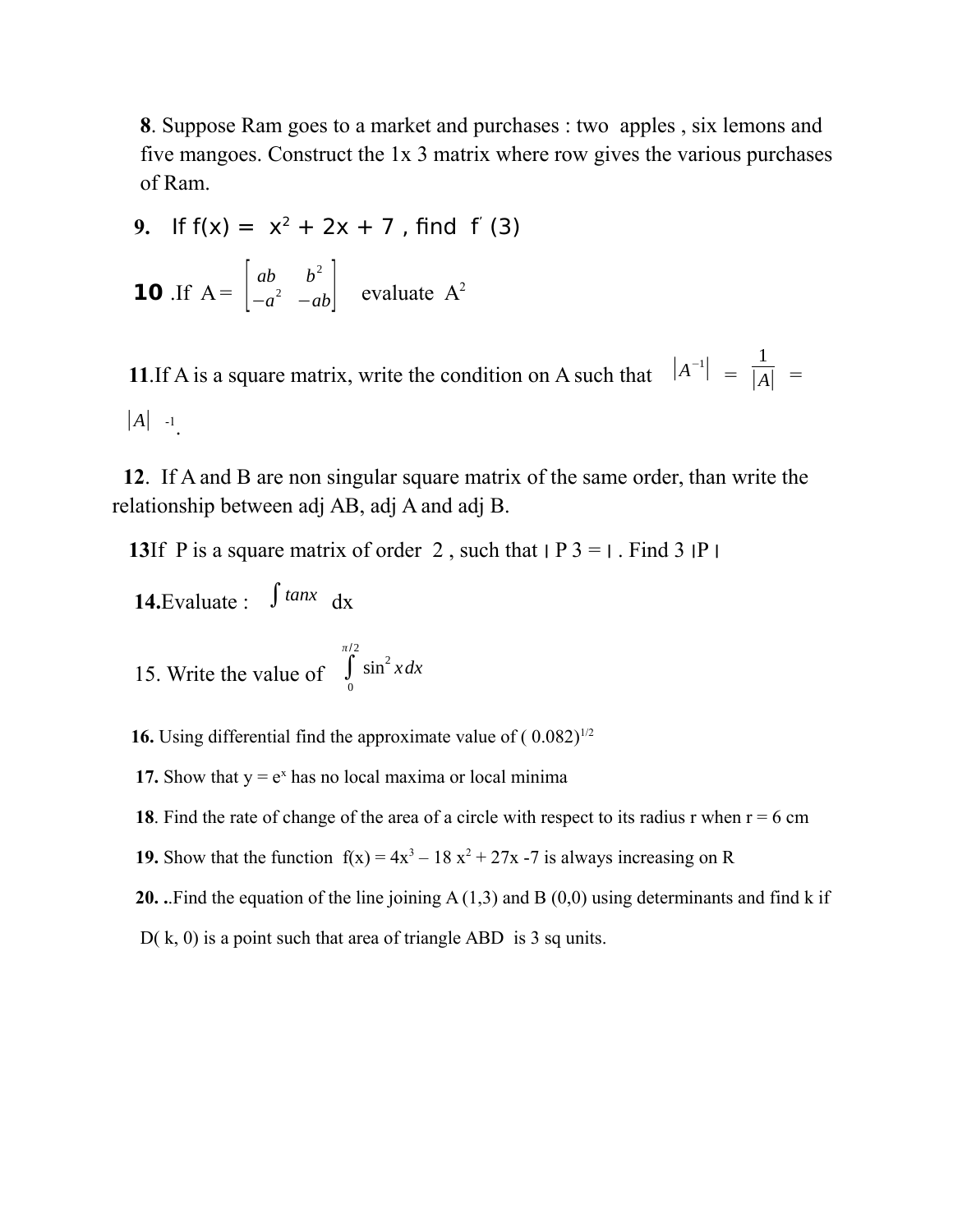#### **SECTION – B**

### *Question numbers 21 to 26 carry 2 marks each*

**21.** At what points of the ellipse  $16x^2 + 9y^2 = 400$  does the ordinate decrease at the same rate at which the abscissa increases ?

**22.** Show that the function :  $f(x) = \cot^{-1}(\sin x + \cos x)$  is a strictly decreasing function in the interval ( $0, \pi/4$ )

**23.** If  $e^{y}$  ( $x+1$ ) = 1, show that  $dy/dx = -e^{y}$ 

**24.**For the curve  $y = 5x - 2x^3$ , if x increases at the rate of 2 units / sec then find the rate of change of the slope of the curve when  $x = 3$ 

 **25.** Obtain the differential equation of the family of circles passing through the points ( a , 0 ) and  $(-a, 0)$ 

**26.** . Evaluate  $\int \cos^{-1} \zeta \, dx$ *sinx* ¿

#### **SECTION – C**

*Question numbers 27 to 32 carry 4 marks each*

**27**. Using properties of the determinants prove the following

$$
\begin{vmatrix} 3a & -a+b & -a+c \ a-b & 3b & c-b \ a-c & b-c & 3c \end{vmatrix} = 3(a+b+c)(ab+bc+ca)
$$

**28.**If  $x = a \cos\theta + b \sin \theta$ ,  $y = a \sin \theta - b \cos \theta$  show that  $y^2 d^2y/dx^2 - x dy/dx + y = 0$ **29.**Solve the following differential equation :  $(x^2 + 3xy + y^2) dx - x^2 dy = 0$  given that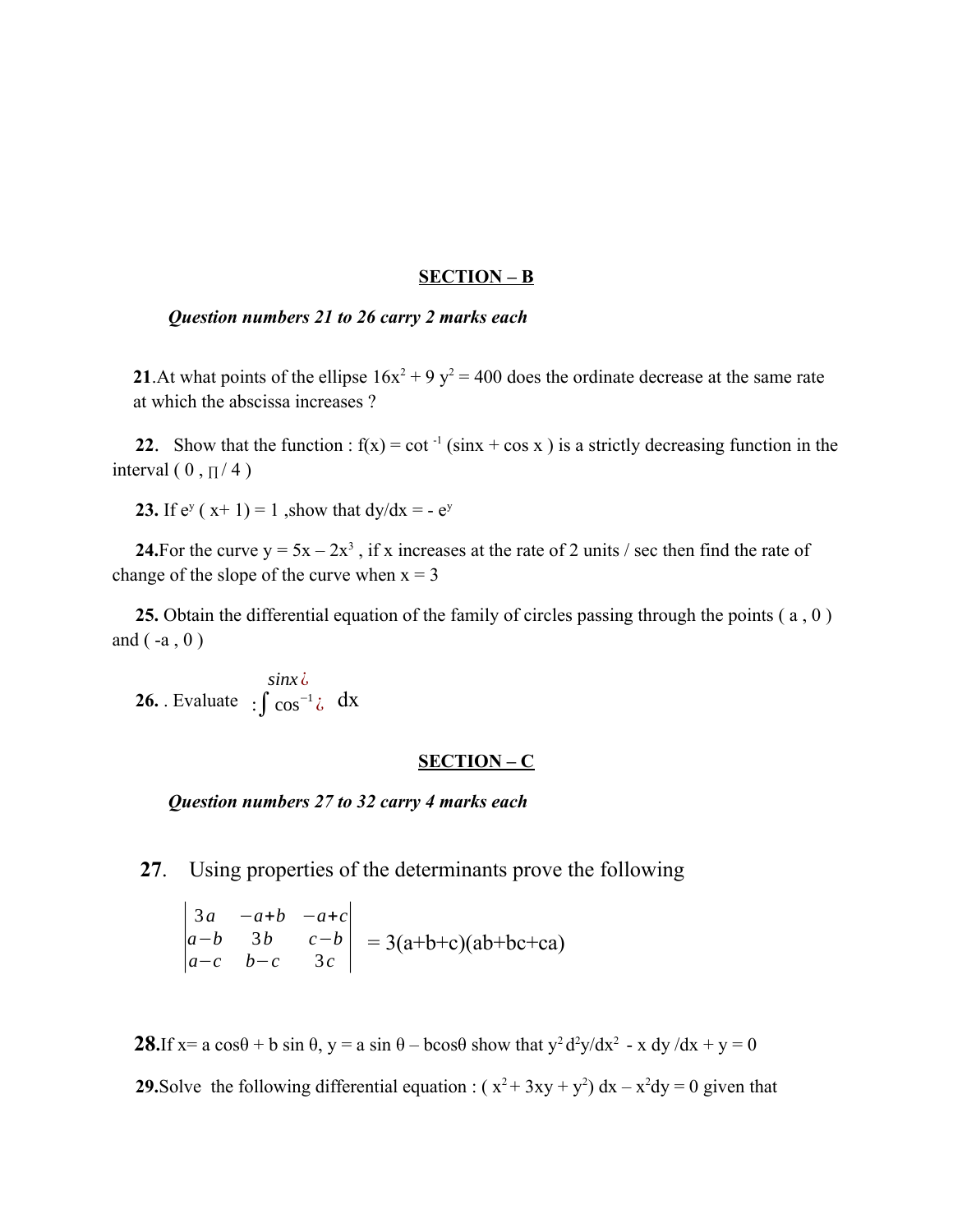$y = 0$ , when  $x=1$ 

**30.**Separate the interval [0,  $\pi/2$ ] into subintervals in which the function  $f(x) = \sin^4 x + \cos^4 x$ is strictly increasing or strictly decreasing .

31. Evaluate 
$$
\int \square
$$
  
\n $\frac{1 + \sin \lambda}{\sin x \lambda}$  dx  
\n $\frac{1 - \sin x}{\lambda}$ 

**32**. Let S be the set of all rational numbers except 1 and  $*$  be defined on S by

 $a * b = a + b - ab$ , for every a,  $b \in S$  Prove that

- a) \* is a binary on S
- b) \* is commutative as well as associative .

#### **SECTION – D**

### **Question numbers 33 to 36 carry 6 marks each**

**33**.Using integration, find the area bounded by the tangent to the curve  $4y = x^2$  at the point

( 2, 1) and the lines whose equations are  $x = 2y$  and  $x = 3y -3$ 

**34.** Using matrices, solve the following system of equations :

 $x + y + z = 3$ ;  $x - 2y + 3z = 2$  and  $2x - y + z = 2$ 

# **OR**

Using elementary transformation, find the inverse of the following matrix:

 $\overline{1}$ 1 1 1 2 −1 1  $\begin{vmatrix} 1 & -2 & 3 \end{vmatrix}$ 

> **35**.Prove that the radius of the base of right circular cylinder of greatest curved surface area which can be inscribed in a given cone is half that of a cone.